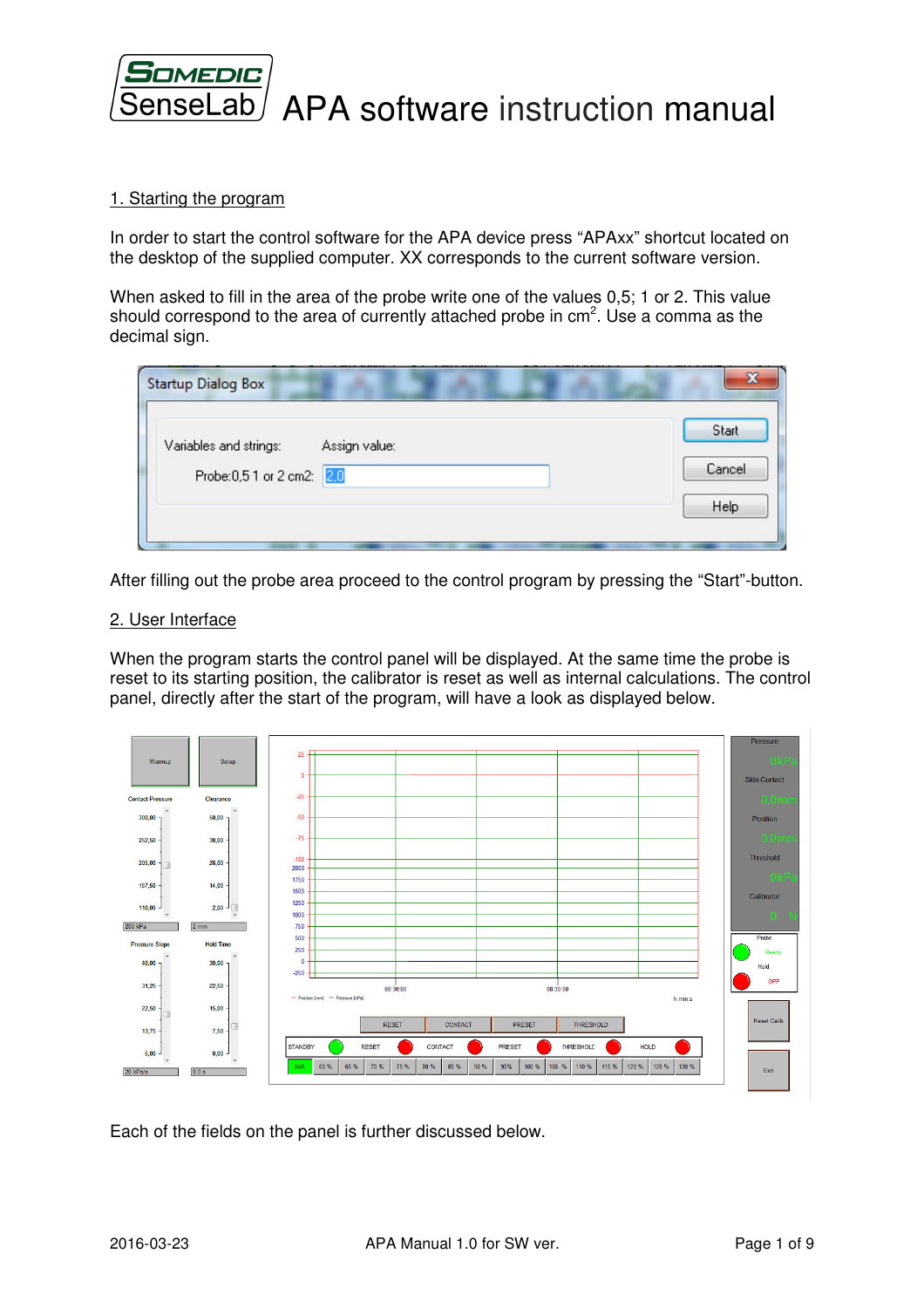

## 2.1 Setup and settings

In this part of the panel the user can adjust the measurement and stimulation settings as well as run the Warmup routine. The calibration values for the system can be changed in the Setup menu. However this should not be required except when the maintenance is performed.

• Warmup

Runs the warm up routine. Should be run before the stimulations start in order to get the most accurate stimulation and measurement results. Do not hesitate to run the routine several times if the APA system has not been in use a longer period of time.

**Setup** 

Toggles to the setup screen where calibration parameters are set and internal data is displayed. The setup screen is further discussed in 2.5.

• Contact Pressure

The pressure that the probe applies during "Contact" and "Hold" instructions before and just when contact with skin is made.

**Clearance** 

The distance between the probe and skin after "Preset" instruction is performed.

• Pressure Slope

The speed of pressure increase after the "Threshold" instruction is performed.

• Hold Time

The amount of time the pressure is applied during the "Hold" instruction. The timer starts running when the probe reaches the skin.

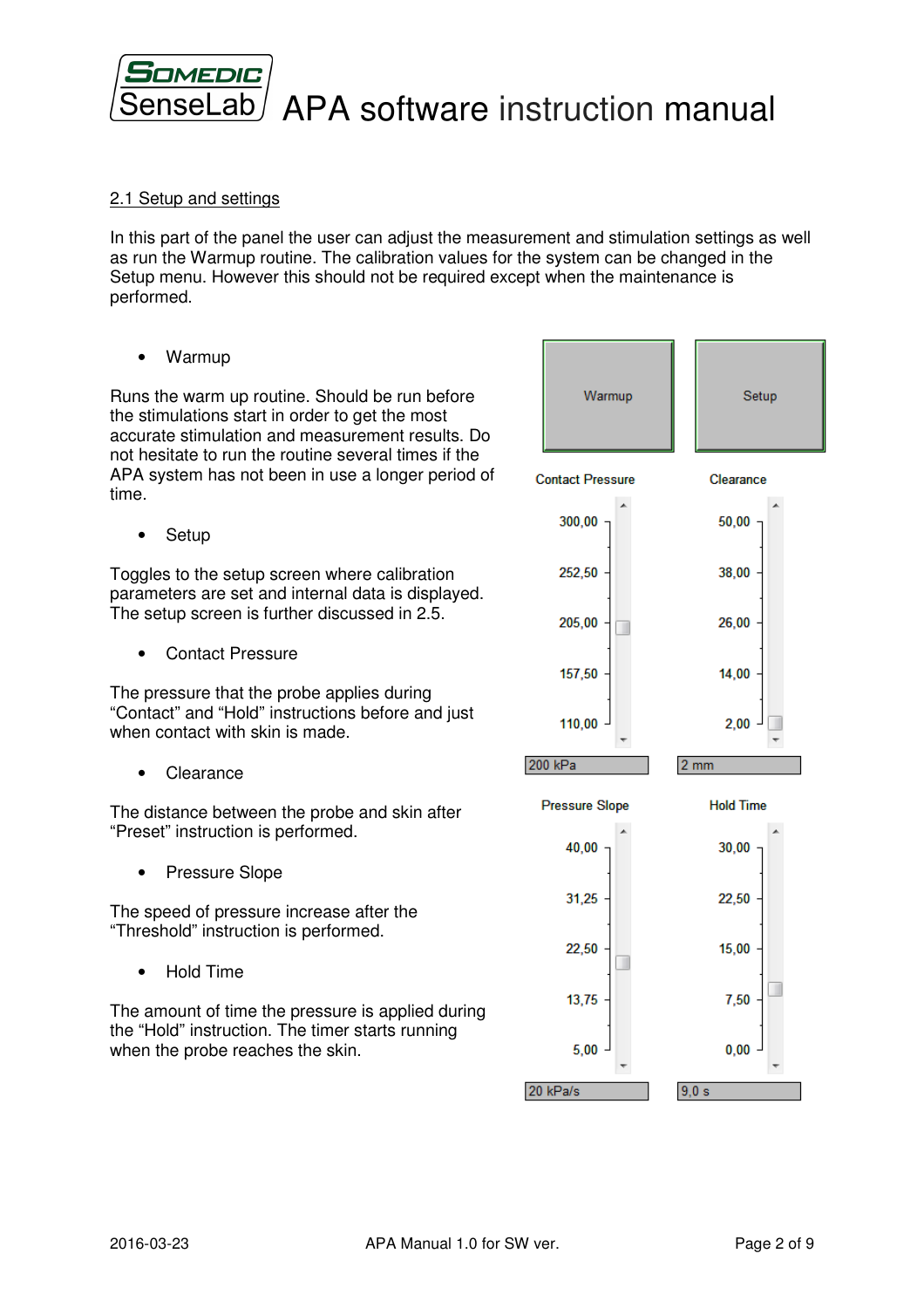

# 2.2 Control buttons and Current action display

In this part of the control panel user selects what instructions to run and can survey the process while an instruction is being executed.

| <b>RESET</b> |                |      | <b>CONTACT</b> |              |      | <b>PRESET</b>  |      | <b>THRESHOLD</b> |               |       |       |                  |       |             |       |       |
|--------------|----------------|------|----------------|--------------|------|----------------|------|------------------|---------------|-------|-------|------------------|-------|-------------|-------|-------|
|              | <b>STANDBY</b> |      |                | <b>RESET</b> |      | <b>CONTACT</b> |      |                  | <b>PRESET</b> |       |       | <b>THRESHOLD</b> |       | <b>HOLD</b> |       |       |
|              | N/A            | 60 % | 65 %           | 70 %         | 75 % | 80 %           | 85 % | 90%              | 95%           | 100 % | 105 % | 110 %            | 115 % | 120 %       | 125 % | 130 % |

• Reset

Resets the probe to the upper position and cancels other instructions. The instruction can be triggered in three ways: through pushing the button on the control panel, through patient response ball and from an external machine using the D-SUB connector. If an instruction needs to be cancelled, the patient experiences discomfort or pain due to, for example, study of pain threshold, or APA displays unexpected behaviour – the reset instruction should be run.

• Contact

Starting from its current position the probe is lowered until contact with skin is made. When contact is made the distance travelled is saved and the probe returns to starting position.

• Preset

The probe is lowered towards the skin, but stops when clearance distance remains until contact. The clearance can be set using a slider scale in settings.

• Threshold

Continuously increases the pressure that the probe applies with a speed as selected trough "Pressure Slope" slider scale in setting. When the desired threshold is reached, the instruction should be interrupted, for example, using the patient response ball. The maximal applied pressure is then saved.

• N/A, 60% - 130%

If a threshold pressure is available select one of the buttons 60%-130% to apply corresponding percent of the measured threshold. The probe starts with lowering down to the surface of the skin, then the selected pressure is applied for the time selected through "Hold Time" slider scale in settings.

• Current action indicators

Current instruction being performed is indicated through a green light being lit to the right of the instruction text. The instruction texts are Standby, Reset, Contact, Preset, Threshold and Hold.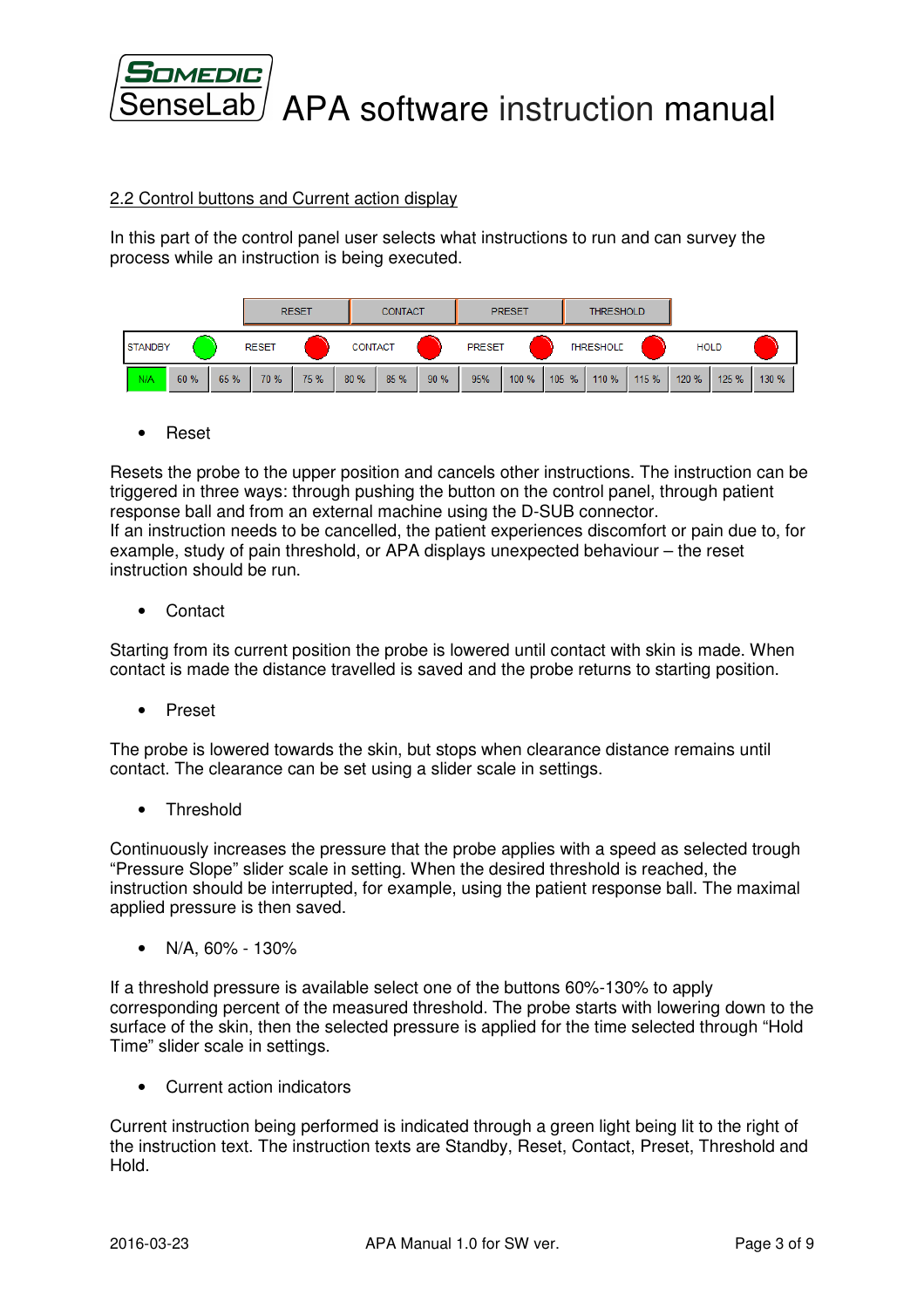

## 2.3 Displays

The results and stimulation history are found in this part of the control panel.



• Graph

In the graph the probe position is displayed in red (mm) and pressure applied by the probe is displayed in blue (kPa). The graph is continuously updated with latest movements and applied pressures. Note that the position is accurately updated on the way down, the movement back to start position is not of interest and is displayed as a vertical step.

• Measurement Values

**Pressure**: The current pressure applied by the probe.

**Skin Contact**: The distance at which contact with skin was made during latest "Contact" instruction.

**Position**: The current position of the probe.

**Threshold**: The latest threshold value acquired through "Threshold" instruction. **Calibrator**: The force currently applied to the surface of the calibrator device.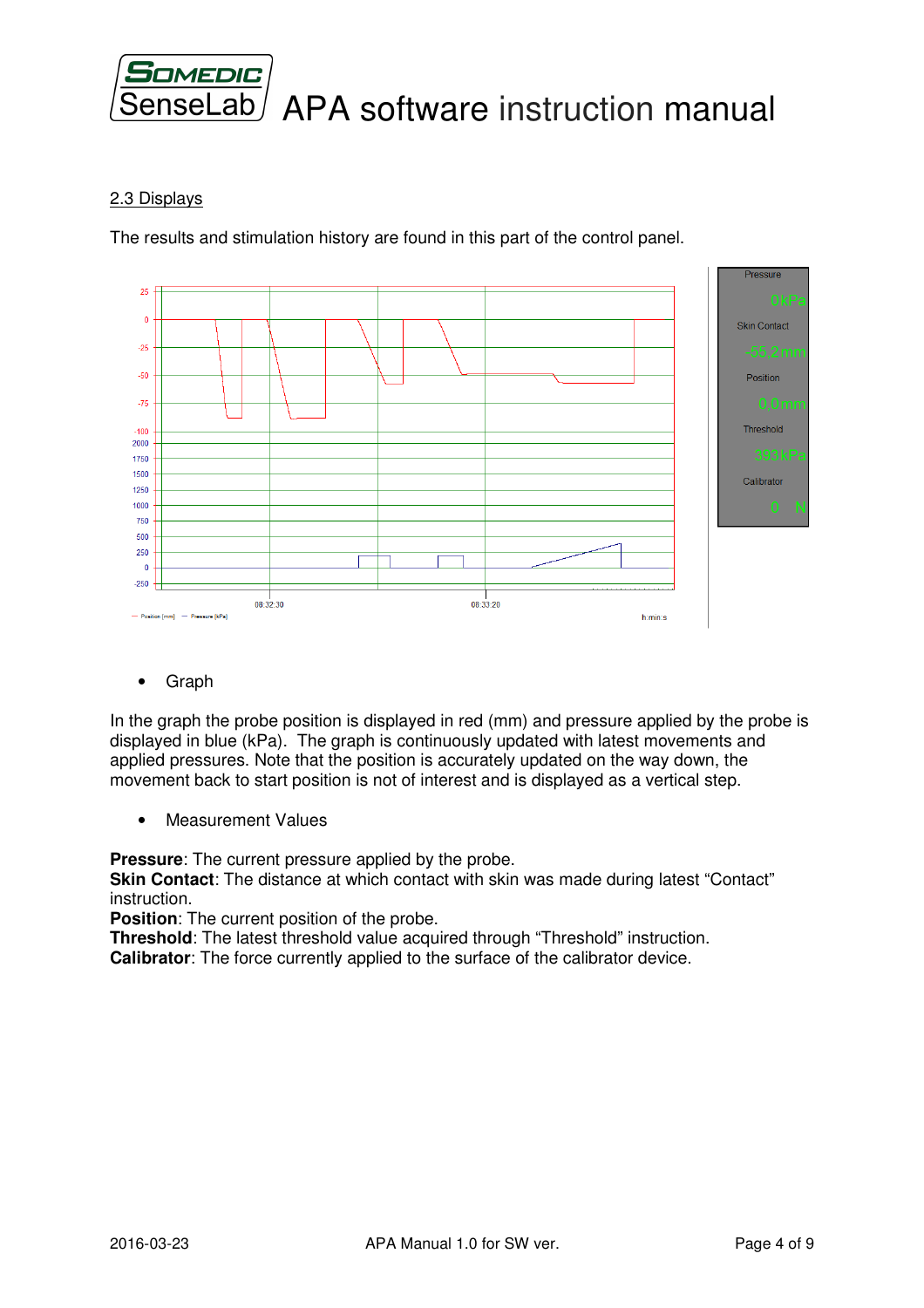

### 2.4 Status displays and buttons

This part of the control panel displays current status of the APA device and provides buttons to manipulate the state of the program.

• Status Lights

**Probe status light** is either Green/Ready or Red/Busy and indicates if the APA device is ready to receive next instruction through button push or externally through D-SUB connector.

**Hold status light** is either Green/On or Red/Off. During "Hold" instruction it indicates if the probe has found the skin surface and is currently applying the selected pressure.

• Exit and Reset Calib Buttons

**Reset Calib**: Sets Calibrator value to zero in the Measurement Values. This can be utilized to set alternative baseline or reset calibrator after a significant force was applied.

**Exit:** Moves the probe to its starting position, stops measurement and closes the program, then returning to the Windows desktop.

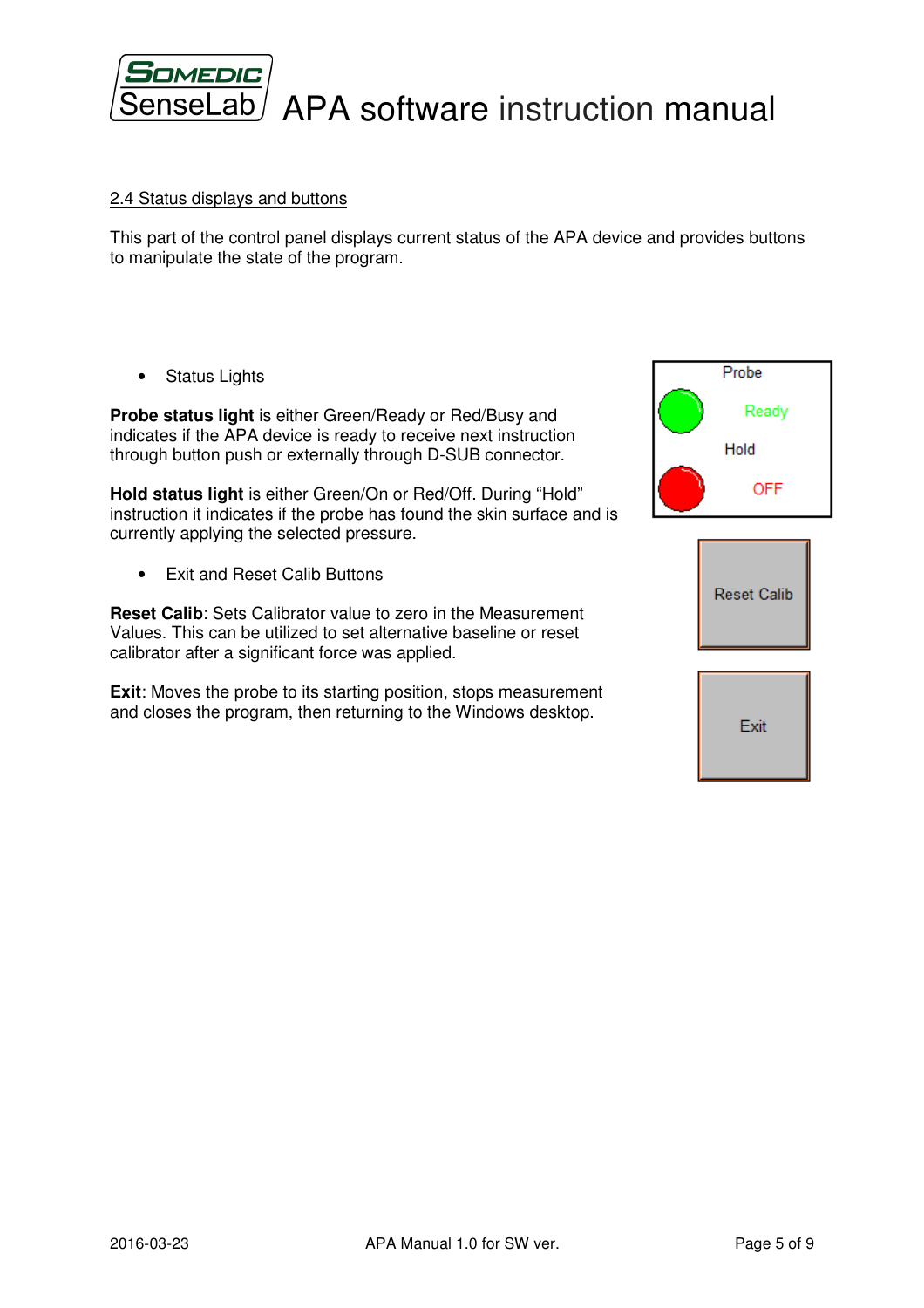

# 2.5 Setup Screen

Setup screen is used to calibrate the APA device and control its functionality. The user is advised to change only the "Push Depth" parameter, if needed. Other parameters are changed only during calibration of the device, which requires in-depth understanding of its function.

• Push depth

A parameter that should be set depending on how soft the skin and underlying tissues are in order to adjust the positioning during "Preset". Under normal circumstances 2mm is a good estimation for this parameter. For very soft tissue it might be increased to 5-10mm or even more.

• Offsets and Gains

These parameters are used in order to calibrate the APA software's internal functions against the calibrator.

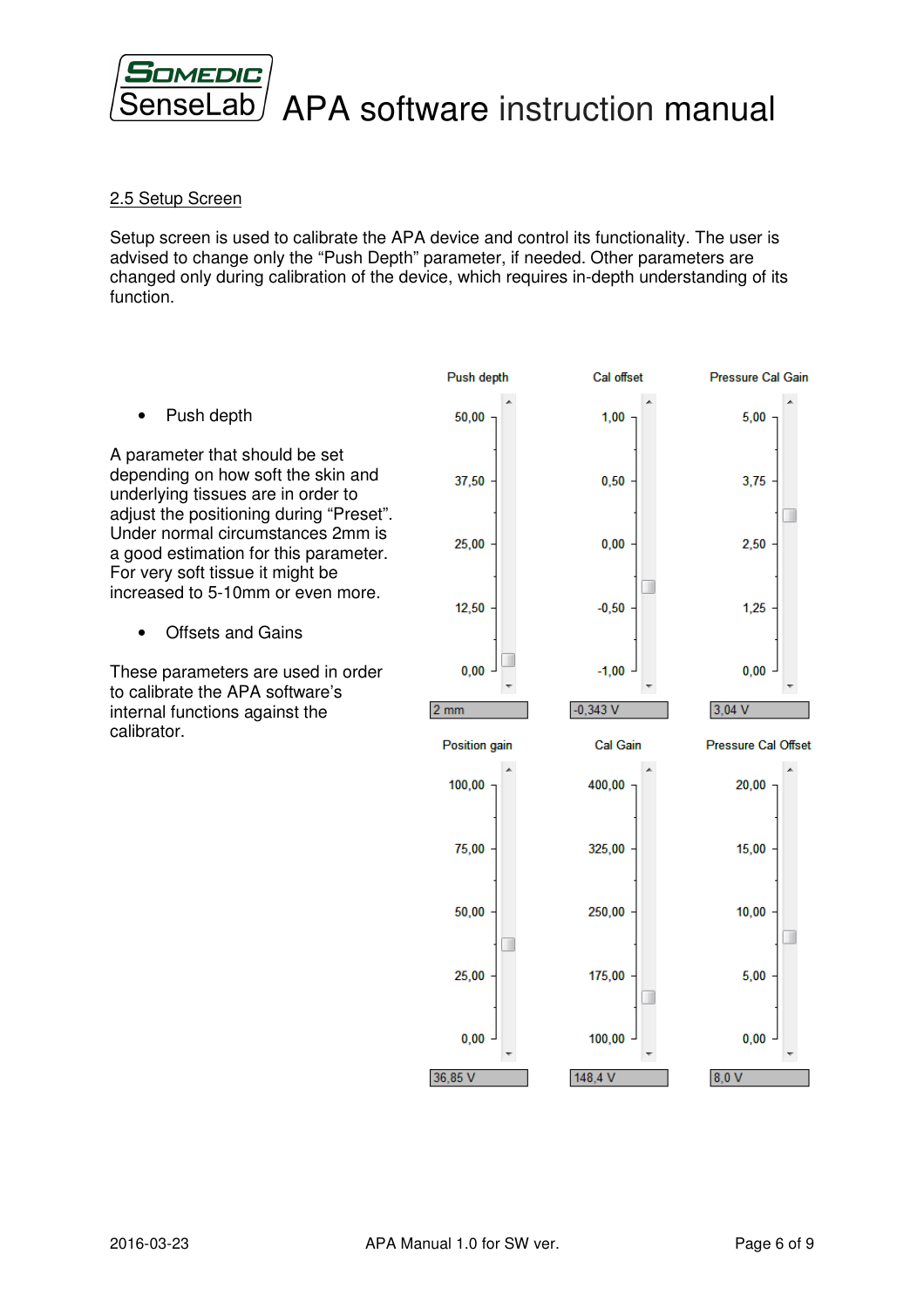

The graphs in Setup display are:

pressure applied by the probe (red, kPa), pressure applied to the calibrator by 1 $\text{cm}^2$  probe (blue, kPa), average velocity of the probe minus current velocity (pink, m/s) internal signal indicating skin contact (green).





Measurement

• Probe Size

Displays what probe size was chosen during the start-up of the program and is currently used for the calculations. If probe is changed, the program must therefore be restarted.

• Measurements

Button that returns user to the control panel.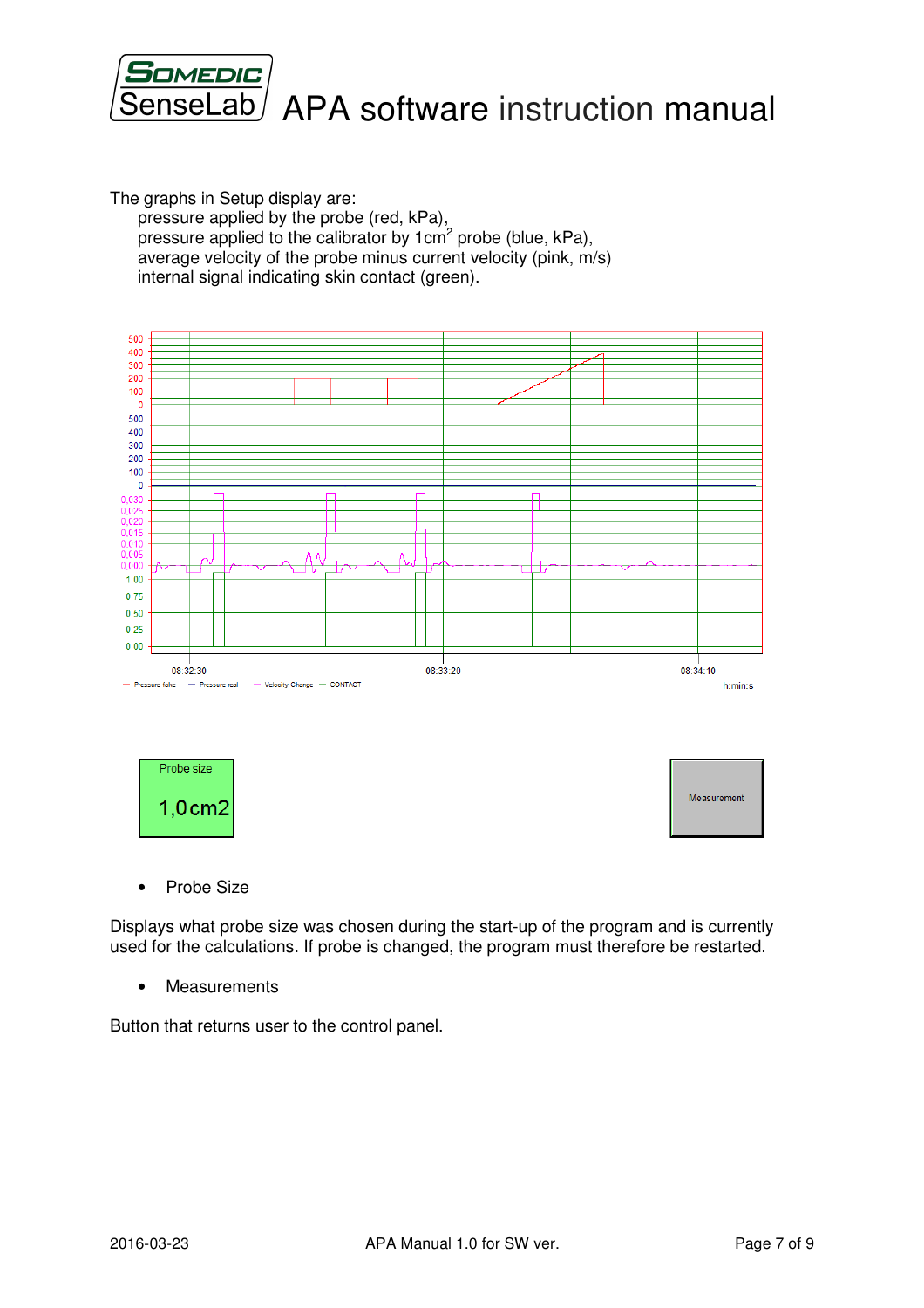

### 3. Additional Notes

• Usage guidelines not covered by basic instructions

In order to apply small pressures accurately it is beneficial to use the probe with maximal area, i.e. 2cm<sup>2</sup>. When studying pressures below 200-300kPa this option should always be considered.

It is essential that Contact Pressure parameter is lower than applied percentage of the threshold, in other case the initial touch of the probe will surpass the stimulation pressure. This might interfere with the study method and provide incorrect results in terms of the sensation the test subject experiences.

The distance measuring algorithms might produce small errors, if it is essential that the probe should not touch the skin before "Threshold" or "Hold" instructions, select slightly higher Clearance.

If one of the percentage buttons is selected before threshold is found nothing will happen. However in order to proceed it is advised to press the reset button before selecting next instruction.